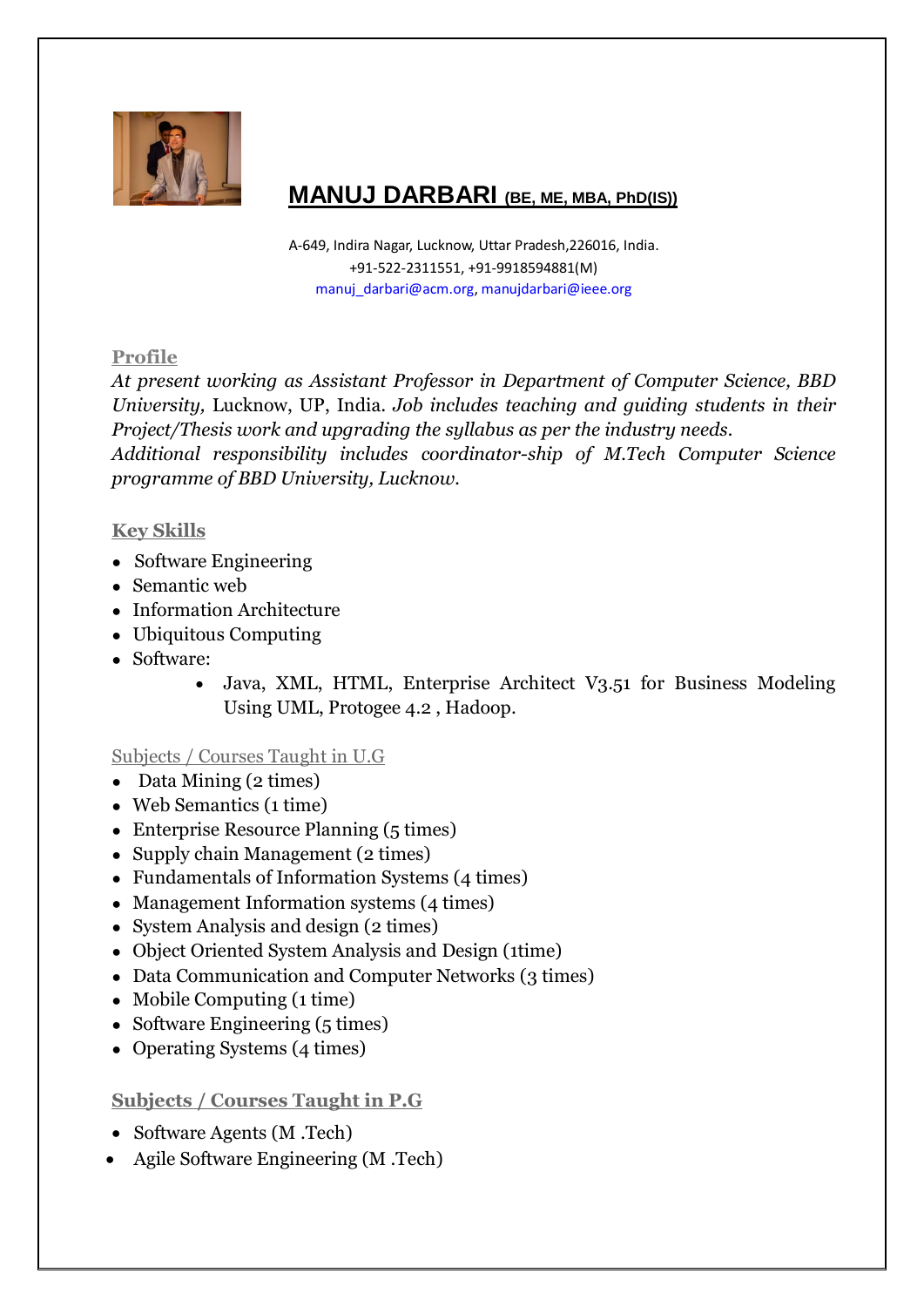# **Projects Guided**

- Number of Master's Projects Guided: 2.
- Number of Management Research Project (MRP) Guided: 3
- Number of PhD Guided: (Completed: 01, as Co-guide)

# **Employment History**

- 1. Working as Associate Professor in *Computer Science & Engineering Department* in *BBD University* (formally BBDNITM), Lucknow from July 2009 till date.
- 2. Worked as Assistant Professor in I.T & Operations in ICFAI Business School, IBS, Lucknow, form August 2008 to May 2009.
- 3. Worked as Assistant Professor in Information Technology Department in BBD University (formally BBDNITM), Lucknow from October 1999 to July 2008. The job responsibility included administrative and academic duties.
- 4. Worked as a Guest Lecturer in Department of Electronics Engineering in MNREC, Allahabad from July 1999 to October 1999. I was primarily responsible for delivering Lectures and Guiding students in their project work.

# **Qualifications & Professional Memberships**

# **QUALIFICATIONS**

● 2006-2011, **PhD in Information Science** under guidance of Dr. Bhaskar Karn, Associate Professor, Department of Information Technology*, Birla Institute of Technology*, Mesra, Ranchi. Thesis Title: *"Development of Software Using Activity Theory and Unified Modelling Language".* ● 2000-2001, **DAC** (**Post Graduate Diploma in Advance Computing**) awarded by [CDAC Pune.](http://cdac.in/) ● 1995-1997, **Master of Business Administration** (MMEM), Marketing from Lucknow University. ● 1993-1995, **Master of Engineering** in Digital Systems from MNNIT, Allahabad University, Allahabad, UP, India. Specialization: *Software Engineering, Data Communication, MIS, Mobile Communication.* ● 1989-1993, **Bachelor of Engineering** in Electronics Engineering from Amravati University, Maharashtra, India. Specialization: *Communication Engineering, Analog & Digital systems, Real-Time systems.*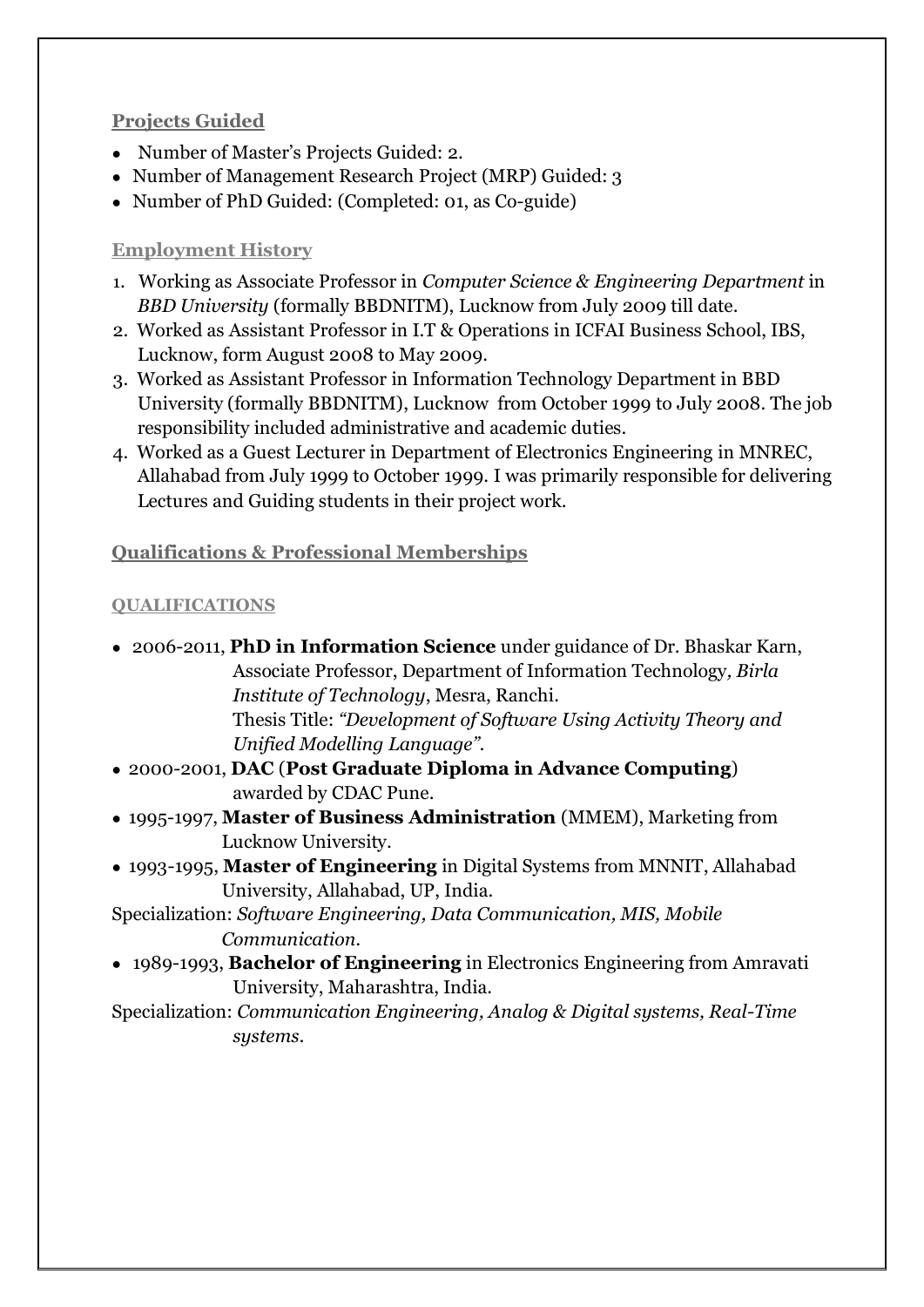# **Professional Memberships**

- Member of Institution of Engineers (IEI), India.
- Member of Institution of Electronics & Telecommunications Engineers (IETE), India.
- Member of Institute of Electrical & Electronics Engineers (IEEE), USA.
- Member of All India Management Association (AMIMA), India
- Member of Computer Society of India (CSI), India.
- Member of Institute of Information, Communication and Electronics Engineers, Japan.
- Professional Member of Association of Information Systems, U.S.A.

# **Training**

- Attended Three Day Workshop on Bioinformatics Tools and Techniques organised by CIMAP, Lucknow. India (2000).
- Conducted Workshop on Research Methodologies for Teachers at ICFAI University Dehradun, India (2009).

# **Publications**

# **INTERNATIONAL JOURNALS**

- 1. **M Darbari**[, V Saxena, "Modelling Biological systems using Unified Theory](http://dl.acm.org/citation.cfm?id=42414) Approach", [ACM, Software Engineering Notes, Vol. 30, No.5, September 2005, USA.](http://dl.acm.org/citation.cfm?id=42414) (dblp)
- 2. **M Darbari**[, B Karn, R Goel, P K Bansal, "Information Design for Urban Traffic](http://gesj.internet-academy.org.ge/download.php?id=1357.pdf)  Simulation", Geo[rgian Electronic Scientific Journal, Vol. II\(17\), 2008 Georgia.](http://gesj.internet-academy.org.ge/download.php?id=1357.pdf)
- 3. **M Darbari**[, B Karn, R Goel, P K Bansal, "Design of Bus Depot Management System](http://www.ubicc.org/files/pdf/UBICC_Paper_Id_228_228.pdf)  [using Unified Modelling Approach", Ubiqu](http://www.ubicc.org/files/pdf/UBICC_Paper_Id_228_228.pdf)itous Computing and Communication [Journal \(UBICC\),Vol. 3, No. 03, 2008 Korea.](http://www.ubicc.org/files/pdf/UBICC_Paper_Id_228_228.pdf)
- 4. **M Darbari**, B Karn, "Enterprise Modelling Using Unified Framework supporting Distributed Object Computing", Journal of International Technology and Information Management JITIM, Vol. 17, Issue 3/4, 2008 USA.
- 5. **M Darbari**, B Karn, V [K Singh, H Ahmed, "Integrating Natural Language Requirements](http://www.praiseworthyprize.com/IRECOS-latest/IRECOS_vol_3_n_3.html#Integrating Natural Language Requirements and OPEN Process Activity Theory Model for Platform Independent Web Modeling)  [and OPEN Process Activity Theory Model for Semi Automatic Web Generation",](http://www.praiseworthyprize.com/IRECOS-latest/IRECOS_vol_3_n_3.html#Integrating Natural Language Requirements and OPEN Process Activity Theory Model for Platform Independent Web Modeling)  [International Review of Computers and Software, \(IRECOS\), Vol. 3, No. 3, May 2008,](http://www.praiseworthyprize.com/IRECOS-latest/IRECOS_vol_3_n_3.html#Integrating Natural Language Requirements and OPEN Process Activity Theory Model for Platform Independent Web Modeling)  [Italy.](http://www.praiseworthyprize.com/IRECOS-latest/IRECOS_vol_3_n_3.html#Integrating Natural Language Requirements and OPEN Process Activity Theory Model for Platform Independent Web Modeling) (Scopus)
- 6. **M Darbari**[, B Karn, R Goel, P K Bansal, "Extension of UML \(OPEN\) Abstract Modelling](http://www.ubicc.org/files/pdf/Camera_Ready_Paper_id_126_126.pdf)  [to Develop Web Modelling Supporting Platform and Device Independence", Ubiquitous](http://www.ubicc.org/files/pdf/Camera_Ready_Paper_id_126_126.pdf)  [Computing and Communication Journal \(UBICC\), Vol. 05, No. 02, 2007 Korea.](http://www.ubicc.org/files/pdf/Camera_Ready_Paper_id_126_126.pdf)
- 7. **M Darbari**[, B Karn, V K Singh, "Formal Verification of Open Proce](http://www.praiseworthyprize.com/IRECOS-latest/IRECOS_vol_3_n_2.html#Validation of OPEN Process Activity Model Using OCL Framework)ss Environmental [Notation Using OCL", International Review of Computers and Software, \(IRECOS\), Vol.](http://www.praiseworthyprize.com/IRECOS-latest/IRECOS_vol_3_n_2.html#Validation of OPEN Process Activity Model Using OCL Framework)  [3 No.2, March 2008, Italy.](http://www.praiseworthyprize.com/IRECOS-latest/IRECOS_vol_3_n_2.html#Validation of OPEN Process Activity Model Using OCL Framework) (Scopus)
- 8. **M Darbari**[, S Medhavi, A K Srivastava, "Application of UML for Modeling Urban](http://www.thefreelibrary.com/Application+of+UML+for+modeling+urban+traffic+system+using+producer...-a0178945970)  [Traffic System Using Producer Consumer Theory to Generate Process Algebra Model",](http://www.thefreelibrary.com/Application+of+UML+for+modeling+urban+traffic+system+using+producer...-a0178945970)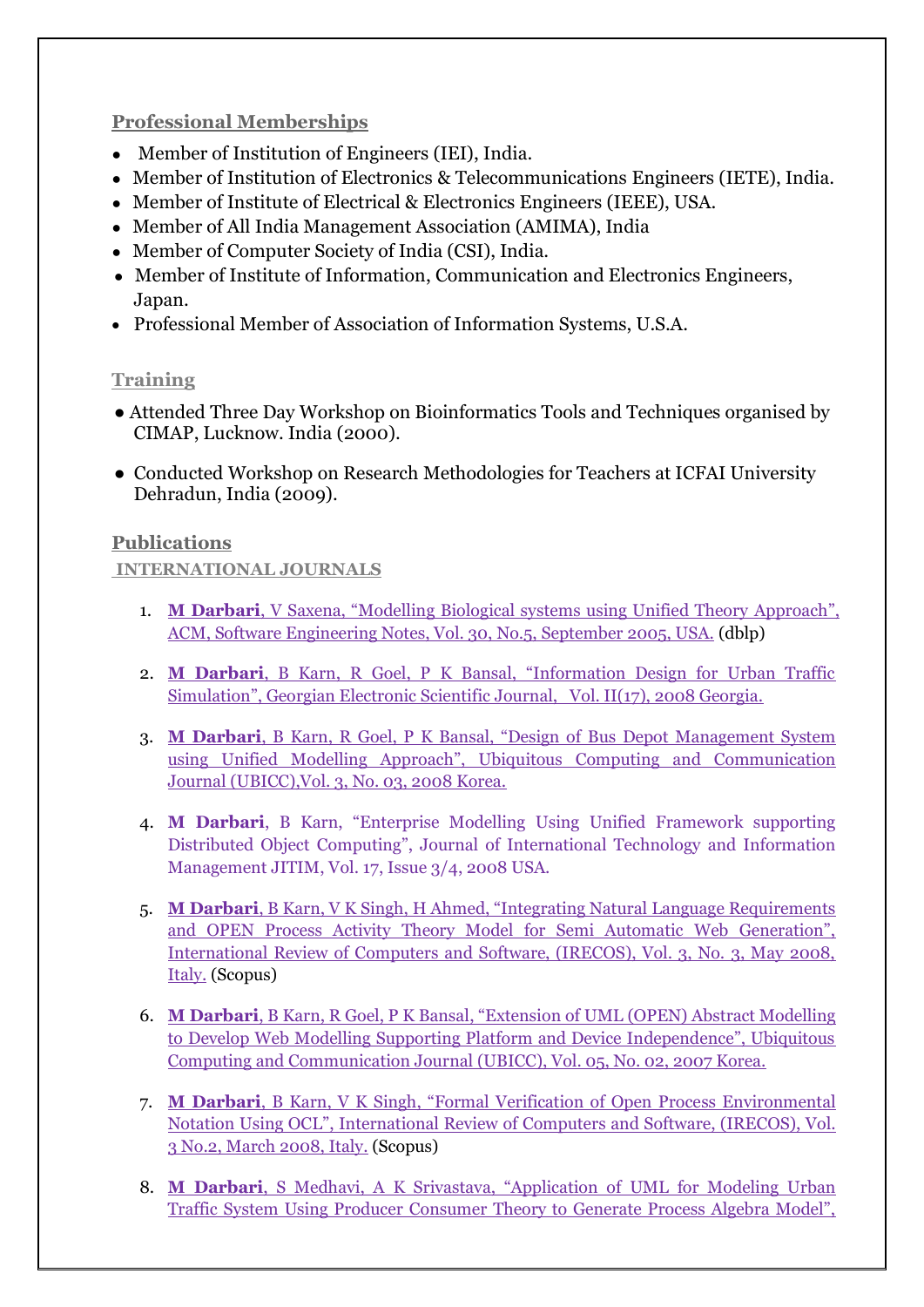Journal of International Technology and Information Management JITIM, Vol.16, Issue 4, 2007 USA.

- 9. **M Darbari**[, A K Srivastava, S Medhavi, "Development of Effective Urban Road Traffic](http://www.sersc.org/journals/IJHIT/vol1_no3_2008/10.pdf)  [Management system Using Workflow Techniques For Upcoming Metro-cities like](http://www.sersc.org/journals/IJHIT/vol1_no3_2008/10.pdf)  Lucknow (India)". I[nternational Journal of Hybrid Information Technology, IJHIT Vol.](http://www.sersc.org/journals/IJHIT/vol1_no3_2008/10.pdf)  [No1, No.03, 2008, Korea.](http://www.sersc.org/journals/IJHIT/vol1_no3_2008/10.pdf)
- 10. **M Darbari**[, A K Srivastava, S Medhavi, "Empirical Analysis of Urban](http://www.sjm06.com/SJM%20ISSN1452-4864/3_2_2008_November_127-249/3_2_145-156.pdf) Traffic System of [Lucknow using Data Modeling and Capturing Technique", Serbian Journal of](http://www.sjm06.com/SJM%20ISSN1452-4864/3_2_2008_November_127-249/3_2_145-156.pdf)  [Management, Vol. 3\(2\), 2008, Serbia.](http://www.sjm06.com/SJM%20ISSN1452-4864/3_2_2008_November_127-249/3_2_145-156.pdf)
- 11. **M Darbari**, A K Srivastava, S Medhavi, "Formal Verification of Urban Traffic System using the concept of Fuzzy Workflow System (FWS)", in Journal of International Technology and Information Management JITIM, Issue 1, Vol. 18, 2009, USA.
- 12. **M Darbari**, A K Srivastava, S Medhavi, "PENTRAL: Pattern Based language", will be published in Issue 3/4, Vol. 18, 2009 in Journal of International Technology and Information Management JITIM, USA.
- 13. A K Srivastava, **M Darbari**[, H Ahmed, R Asthana, "Capacity Planning o](http://www.praiseworthyprize.com/IRECOS-latest/IRECOS_vol_5_n_6.html#Capacity_Requirement_Planning_Using_Petri_Dynamics)f an Insurance [Company using Workflow Dynamics", International Review of Computers and Software,](http://www.praiseworthyprize.com/IRECOS-latest/IRECOS_vol_5_n_6.html#Capacity_Requirement_Planning_Using_Petri_Dynamics)  [\(IRECOS\), Vol. 5, No. 6, November, 2010, Italy.](http://www.praiseworthyprize.com/IRECOS-latest/IRECOS_vol_5_n_6.html#Capacity_Requirement_Planning_Using_Petri_Dynamics) (Scopus)
- 14. **M Darbari**, N Dhanda, "Applying [constraints in Model Driven Knowledge](http://www.sersc.org/journals/IJHIT/vol3_no3_2010/2.pdf)  [Representation Framework" International Journal of Hybrid Information Technology,](http://www.sersc.org/journals/IJHIT/vol3_no3_2010/2.pdf)  [IJHIT Vol. No.4, No.03, 2010, Korea.](http://www.sersc.org/journals/IJHIT/vol3_no3_2010/2.pdf)
- 15. **M Darbari**, V K Singh, R Asthana, S Prakash, "N[-Dimensional Self-Organising](http://www.ijcsi.org/papers/7-4-2-37-40.pdf)  [Petrinets for Urban Traffic Modeling", International Journal of Computer Science](http://www.ijcsi.org/papers/7-4-2-37-40.pdf)  [Issues, Vol. 7, No. 4, 2010 Mauritius.](http://www.ijcsi.org/papers/7-4-2-37-40.pdf)
- 16. **M Darbari**, R Asthana, V K Singh, " [International Journal of Software Engineering",](http://www.cscjournals.org/csc/manuscriptinfo.php?ManuscriptCode=71.72.81.67.43.47.50.100&JCode=IJSE&EJCode=70.71.80.66.101&Volume=1&Issue=2)  [International Journal of Software Engineering, Vol. 1, Issue 2, 2010 Malaysia.](http://www.cscjournals.org/csc/manuscriptinfo.php?ManuscriptCode=71.72.81.67.43.47.50.100&JCode=IJSE&EJCode=70.71.80.66.101&Volume=1&Issue=2)
- 17. **M Darbari**[, P K Singh, R Kumar, S Eshan, S Prakash, "FRIX Traffic Analyzer",](http://www.enggjournals.com/ijcse/doc/IJCSE10-02-04-40.pdf)  ["International Journal of Software Engineering", Vol.2, No.4, 2010, International](http://www.enggjournals.com/ijcse/doc/IJCSE10-02-04-40.pdf)  [Journal of Software Engineering, Singapore.](http://www.enggjournals.com/ijcse/doc/IJCSE10-02-04-40.pdf)
- 18. P S Yadav, **M Darbari**[, "Redistribution of Paid Channels by modifying Live Video",](http://ojs.academypublisher.com/index.php/jait/article/view/0104219224/2308)  [Journal of Advance Information Technology, Vol. 1, Issue. 4, 2010, Academy Publisher,](http://ojs.academypublisher.com/index.php/jait/article/view/0104219224/2308)  [Finland.](http://ojs.academypublisher.com/index.php/jait/article/view/0104219224/2308) (Scopus)
- 19. S Prakash, **M Darbar**[i, "'Quality & Popularity' Prediction Modeling of TV Programme](http://ojs.academypublisher.com/index.php/jait/article/download/jait03027790/4776)  [through Fuzzy QFD Approach", Journal of Advance Information Technology, Vol](http://ojs.academypublisher.com/index.php/jait/article/download/jait03027790/4776). 3, [Issue. 2, 2012, Academy Publisher, Finland.](http://ojs.academypublisher.com/index.php/jait/article/download/jait03027790/4776) (Scopus)
- 20. **M Darbari**[, H Ahmed, "Fuzzy Logic Application in modeling Bio](http://www.sersc.org/journals/IJDTA/vol4_no1/1.pdf)-informatics Sequence Mark-[Up Language \(BSML\)", International Journal of](http://www.sersc.org/journals/IJDTA/vol4_no1/1.pdf) Database Theory and [applications, Vol.4, No. 1, 2011, Korea.](http://www.sersc.org/journals/IJDTA/vol4_no1/1.pdf)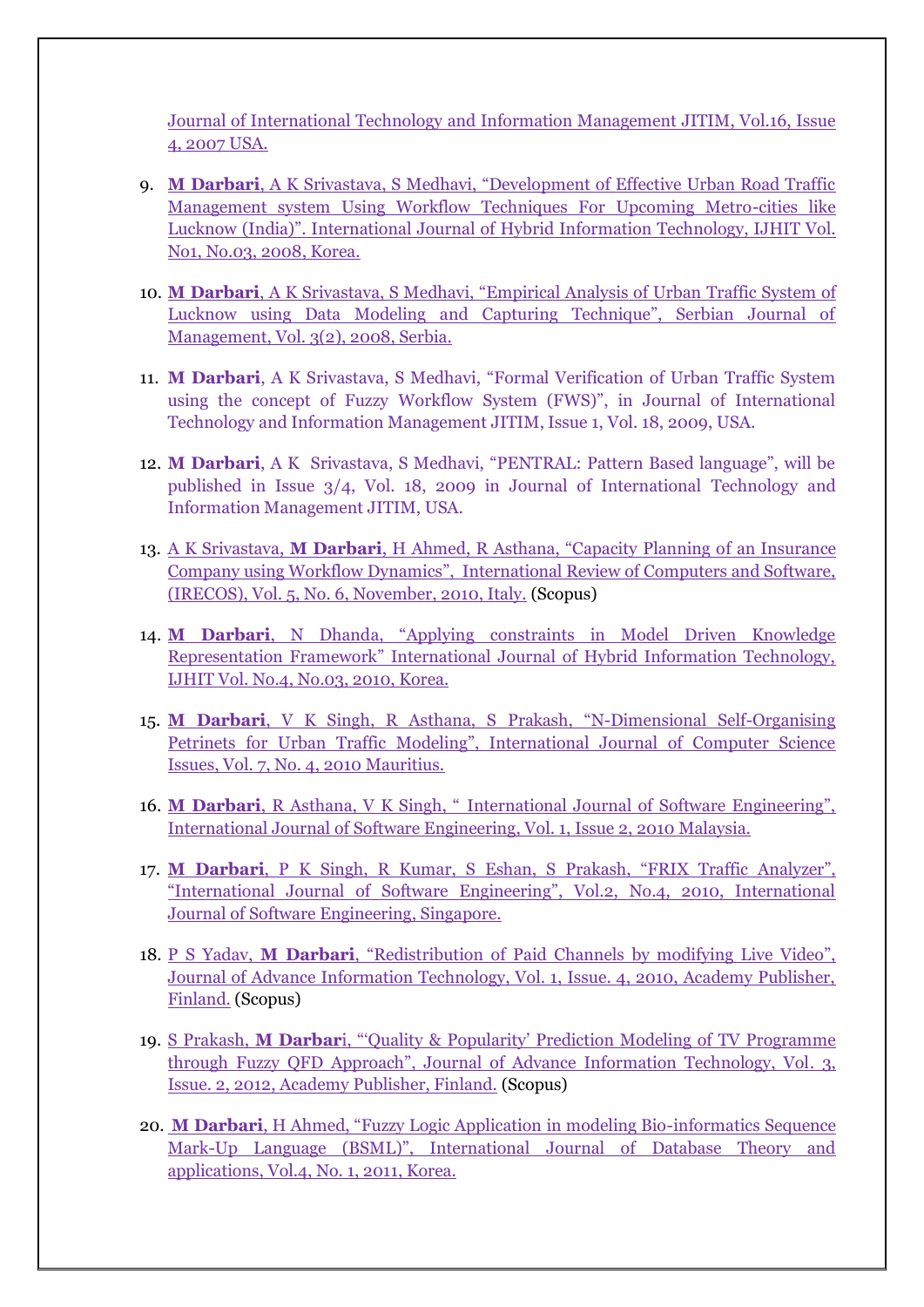- 21. **M Darbari**[, H Ahmed, V K Singh, "Application of Fuzzy Automata Theory and](file:///C:/Users/Dr%20Manuj%20Darbari/Downloads/419702011062376920049.pdf)  Knowledge Based Neural Networ[k for Development of Basic Learning Model", Journal](file:///C:/Users/Dr%20Manuj%20Darbari/Downloads/419702011062376920049.pdf)  [of Computer Technology and Application,](file:///C:/Users/Dr%20Manuj%20Darbari/Downloads/419702011062376920049.pdf) Vol. 2, No.1, January 2011 U.S.A.
- 22. **M Darbari**[, R Asthana, H Ahmed and N Ahuja](http://ijcsi.org/papers/IJCSI-8-3-1-569-571.pdf), "Enhancing the Capability of N-[Dimension Self Organizing Petrinets using Neuro-](http://ijcsi.org/papers/IJCSI-8-3-1-569-571.pdf)Genetic Approach", International [Journal of Computer Science and Engineering, May, 2011, Singapore.](http://ijcsi.org/papers/IJCSI-8-3-1-569-571.pdf)
- 23. S Bansal, **M Darbari**[, "Designing Knowledge Based Expert System for Handling](http://www.ijser.org/researchpaper%5CDesigning-and-Knowledge-Based-Expert-System-for-Handling-Business-Dynamics.pdf)  [Business Dynamics", International Journal of Scientific and Engineering Research, Vol.](http://www.ijser.org/researchpaper%5CDesigning-and-Knowledge-Based-Expert-System-for-Handling-Business-Dynamics.pdf)  [2, Issue 11, 2011 France.](http://www.ijser.org/researchpaper%5CDesigning-and-Knowledge-Based-Expert-System-for-Handling-Business-Dynamics.pdf)
- 24. **M Darbari**[, H Ahmed, S Bansal, "Algorithmic Resolution of an ER Schema into](http://www.ijser.org/researchpaper%5CAlgorithmic-Resolution-of-an-ER-Schema-into-Relational-DDL-Statements-using-Artificial-Intelligence.pdf)  [Relational DDL Statements using Artificial Intelligence", Internat](http://www.ijser.org/researchpaper%5CAlgorithmic-Resolution-of-an-ER-Schema-into-Relational-DDL-Statements-using-Artificial-Intelligence.pdf)ional Journal of [Scientific and Engineering Research, Volume 2, Issue 11, 2011, France.](http://www.ijser.org/researchpaper%5CAlgorithmic-Resolution-of-an-ER-Schema-into-Relational-DDL-Statements-using-Artificial-Intelligence.pdf)
- 25. L Kumar, A Pandey, S Srivastava, **M Darbari**[, "Stock Marketing Prediction using Timed](http://www.iima.org/images/papers/jitim_2011_volume_20_issue_1-2.pdf)  Genetic Modeling", Journal of [International Technology and Information Management,](http://www.iima.org/images/papers/jitim_2011_volume_20_issue_1-2.pdf)  [Vol. 20, No. 1](http://www.iima.org/images/papers/jitim_2011_volume_20_issue_1-2.pdf) ,2011, USA.
- 26. V K Singh, P K Shukla, **M. Darbari**, "CON[-FORM: A Conceptual Fuzzy Object Role](http://ojs.academypublisher.com/index.php/jait/issue/archive)  [Modeling", Journal of Advance Information Technology, Academy Publisher,](http://ojs.academypublisher.com/index.php/jait/issue/archive)  [Finland.\(](http://ojs.academypublisher.com/index.php/jait/issue/archive)To be published online in 2013) (Scopus)
- 27. P K Shukla, **M Darbari**[, V K Singh, S.P Tripathi, "A Survey of Fuzzy Techniques in](http://www.ijser.org/researchpaper%5CA-Survey-of-Fuzzy-Techniques-in-Object-Oriented-Databases.pdf)  [Object Oriented Databases", International Journal of Scientific and Engineering](http://www.ijser.org/researchpaper%5CA-Survey-of-Fuzzy-Techniques-in-Object-Oriented-Databases.pdf)  [Research, Volume 2, Issue 11, 2011, France.](http://www.ijser.org/researchpaper%5CA-Survey-of-Fuzzy-Techniques-in-Object-Oriented-Databases.pdf)
- 28. R Asthana, N J Ahuja, **M Darbari***,* ["Model Proving of Urban Traffic Control using](http://www.praiseworthyprize.com/IRECOS-latest/IRECOS_vol_6_n_6.html#Model_Proving_of_Urban_Traffic_Control_Using_Neuro_Petri_Nets_and_Fuzzy_Logic)  [Neuro Petrinets and Fuzzy Systems", International Review of Computers and](http://www.praiseworthyprize.com/IRECOS-latest/IRECOS_vol_6_n_6.html#Model_Proving_of_Urban_Traffic_Control_Using_Neuro_Petri_Nets_and_Fuzzy_Logic) Software, [\(IRECOS\), Vol.6, No. 6, November 2011, Italy.](http://www.praiseworthyprize.com/IRECOS-latest/IRECOS_vol_6_n_6.html#Model_Proving_of_Urban_Traffic_Control_Using_Neuro_Petri_Nets_and_Fuzzy_Logic) (Scopus)
- 29. S Bansal, **M Darbari**, "Multi[-Objective Intelligent Manufacturing System for Multi](http://thesai.org/Downloads/Volume3No3/Paper17-Multi-Objective_Intelligent_Manufacturing_System_For_Multi_Machine_Scheduling.pdf)  Machine Scheduling", [International Journal of Advanced Computer Science and](http://thesai.org/Downloads/Volume3No3/Paper17-Multi-Objective_Intelligent_Manufacturing_System_For_Multi_Machine_Scheduling.pdf)  [Applications\(IJACSA\),U.S.A, Volume](http://thesai.org/Downloads/Volume3No3/Paper17-Multi-Objective_Intelligent_Manufacturing_System_For_Multi_Machine_Scheduling.pdf) 3 Issue 3 March 2012.
- 30. R Asthana, N J Ahuja, **M Darbari**[, P K Shukla, "A critical Review on Development of](http://www.ijser.org/researchpaper%5CA-Critical-Review-on-the-Development-of-Urban-Traffic-Models-Control-Systems.pdf)  [Urban Traffic Models and Control Systems", International Journal of Scientific and](http://www.ijser.org/researchpaper%5CA-Critical-Review-on-the-Development-of-Urban-Traffic-Models-Control-Systems.pdf)  [Engineering Research, Vol.3, Issue 1, 2012 France.](http://www.ijser.org/researchpaper%5CA-Critical-Review-on-the-Development-of-Urban-Traffic-Models-Control-Systems.pdf)
- 31. N Dhanda, **M Darbari**[, N J Ahuja, "Development of Multi Agent Activity Theory e](http://www.praiseworthyprize.com/IRECOS-latest/IRECOS_vol_7_n_4.html)-Learning(MAT-[eL\) Framework focusing on Indian Scenario", International Review of](http://www.praiseworthyprize.com/IRECOS-latest/IRECOS_vol_7_n_4.html)  [Computers and Software, \(IRECOS\), Vol.7, No. 4, July 2012, Italy.](http://www.praiseworthyprize.com/IRECOS-latest/IRECOS_vol_7_n_4.html) (Scopus)
- 32. I A Siddiqui and **M Darbari** ["Application of Activity Theory and Particle Swarm](http://www.praiseworthyprize.com/IRECOS-latest/IRECOS_vol_7_n_5.html)  Optimization Technique in Coop[erative Software Development", International Review of](http://www.praiseworthyprize.com/IRECOS-latest/IRECOS_vol_7_n_5.html)  [Computers and Software \(IRECOS\), Vol. 7 No. 5, September 2012, Italy.](http://www.praiseworthyprize.com/IRECOS-latest/IRECOS_vol_7_n_5.html) (Scopus)
- 33. I A Siddiqui and **M Darbari**, "Use Case for Ident[ification of Root Cause of the](http://research.ijais.org/volume4/number1/ijais12-450607.pdf)  [Dependencies and Mutual Understanding and Co-Operation Difficulties in Software](http://research.ijais.org/volume4/number1/ijais12-450607.pdf)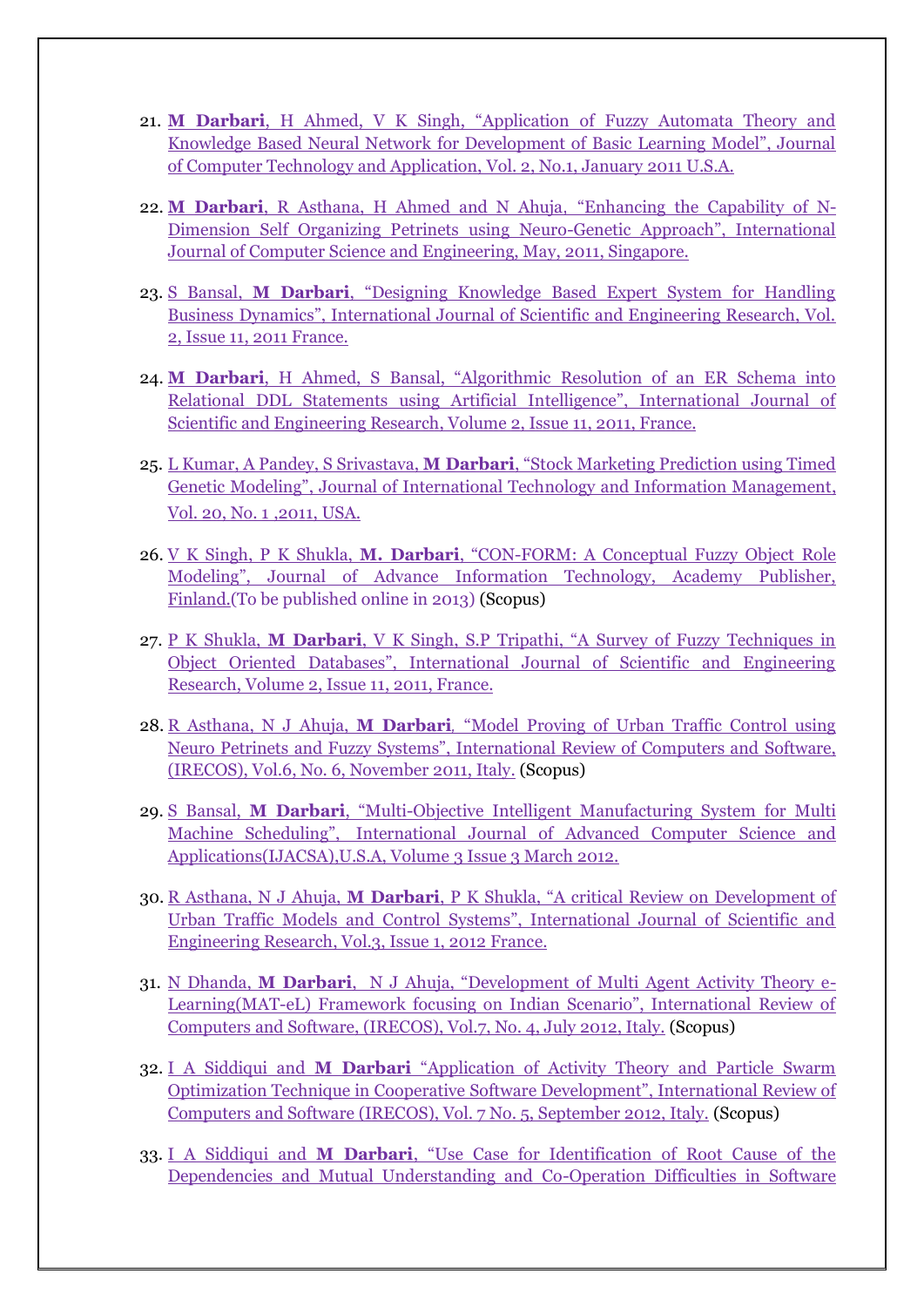Systems", International Journal of Applied Information Systems, (IJAIS), Vol. 4, No.1, September 2012, USA.

- 34. S. Tahilyani, **M Darbari**[, P K Shukla, "A New Multi Agent Cognitive Network Model for](http://www.praiseworthyprize.com/IRECOS-latest/IRECOS_vol_7_n_5.html#Part_A)  Lane-By-[Pass Approach in Urban Traffic Control System", International Review on](http://www.praiseworthyprize.com/IRECOS-latest/IRECOS_vol_7_n_5.html#Part_A)  Computers and Software , Volume 7 [No.5 pp. 2179-2182 Papers Part A, September](http://www.praiseworthyprize.com/IRECOS-latest/IRECOS_vol_7_n_5.html#Part_A)  [2012, Italy.](http://www.praiseworthyprize.com/IRECOS-latest/IRECOS_vol_7_n_5.html#Part_A) (Scopus)
- 35. S Lavania, **M Darbari**[, N. J. Ahuja, P K Shukla, "Application of Evolutionary Algorithm](http://www.praiseworthyprize.com/IRECOS-latest/IRECOS_vol_7_n_6.html)  in Managing the Trade-[off between Complexity of Software and its Deliverables",](http://www.praiseworthyprize.com/IRECOS-latest/IRECOS_vol_7_n_6.html)  [International Review on Computers and Software, vol. 7, no. 6, 2012, Italy.](http://www.praiseworthyprize.com/IRECOS-latest/IRECOS_vol_7_n_6.html) (Scopus)
- 36. D Yagyasen, **M Darbari**, P K Shukla, V K [Singh, "Diversity and Convergence Issues in](http://www.icanre-conf.org/files/ICANRE2013_CONTENT.pdf)  Evolutionary Multi-[objective Optimization: Application to Agriculture Science", 2013](http://www.icanre-conf.org/files/ICANRE2013_CONTENT.pdf)  [IERI Procedia, Elsevier.](http://www.icanre-conf.org/files/ICANRE2013_CONTENT.pdf) (Scopus)
- 37. D Yagyasen**, M Darbari**, [H Ahmed, "Transforming Non](http://www.icanre-conf.org/files/ICANRE2013_CONTENT.pdf)-Living to Living: A Case on [Changing Business Environment", 2013, IERI Procedia, Elsevier.](http://www.icanre-conf.org/files/ICANRE2013_CONTENT.pdf) (Scopus)
- 38. S Tahilyani, **M Darbari**[, P K Shukla, "Soft Computing Approaches in Traffic Contr](http://www.aasri.net/conference.htm)ol [Systems: A Review", 2013 AASRI Procedia, Elsevier.](http://www.aasri.net/conference.htm) (Scopus)
- 39. V Prakash, **M Darbari**[, New Proposal for Distributed System Security Framework, on](http://www.aasri.net/conference.htm)  [Parallel and Distributed Computing and Systems, AASRI Procedia, 2013, Elsevier.](http://www.aasri.net/conference.htm) (Scopus)
- 40. [S S Ahmad, H Purohit, F Alshaikhly,](http://www.inderscience.com/offer.php?id=55978) **M Darbari**, "Information Granules for Medical [Infonomics", Int. J. of Information and Operations Management Education \(IJIOME\)](http://www.inderscience.com/offer.php?id=55978)  [Vol. 5, No. 3, 2013, Inderscience.](http://www.inderscience.com/offer.php?id=55978)
- 41. R Prasad , **M Drabari** , D Yagyasen, "Developing Semantic Web in Homeopathy Using TopBraidComposer ", International Journal of Scientific and Engineering Research 5 (2), 167-171
- 42. **M Darbari**, P Sahai, "Adaptive e-Learning Multi-Agent Systems with Swarm Intelligence", International Journal of Applied Information Systems 7(3):16-20, May 2014. Published by Foundation of Computer Science, New York, USA.
- 43. **M Darbari**, P Sahai, "Adaptive e-learning using Granulerised Agent Framework", International Journal of Scientific and Engineering Research 5 (3), 167-171
- 44. G Kant, Vivek Kumar Singh, **Manuj Darbari**, Diwakar Yagyasen and Praveen Shukla, "Legal semantic web- A Recommendation System" International Journal of Applied Information Systems 7(3):16-20, May 2014. Published by Foundation of Computer Science, New York, USA.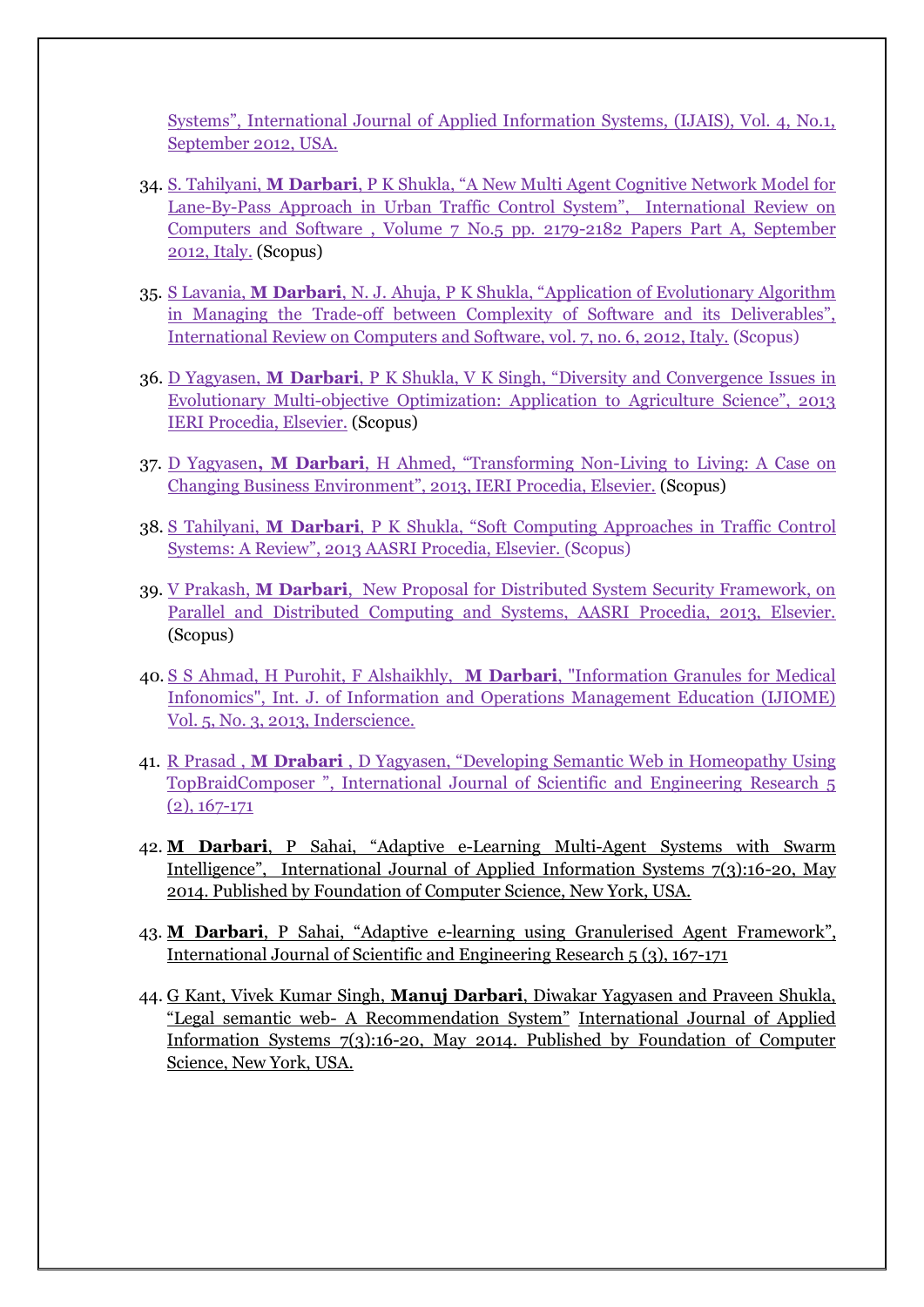#### **INTERNATIONAL CONFERENCES:**

- 1. **M Darbari**[, B Karn, H Ahmed, "Modelling Intelligent](http://www.iaeng.org/publication/IMECS2008/IMECS2008_pp264-267.pdf) Transport System Using OPAT: A [Language to transform Multi Agent System in Object oriented Notation", 2008 IAENG](http://www.iaeng.org/publication/IMECS2008/IMECS2008_pp264-267.pdf)  [International Conference on Computer Science. March 2008, Hong Kong. \(](http://www.iaeng.org/publication/IMECS2008/IMECS2008_pp264-267.pdf)**IAENG** [Engineering Letters, U.S.A\).](http://www.iaeng.org/publication/IMECS2008/IMECS2008_pp264-267.pdf) (Scopus) (Thomson Reuter)
- 2. **M Darbari**[, H Ahmed, "Expressing Software Requirements of Embedded Systems](http://www.iaeng.org/publication/WCE2010/WCE2010_pp218-221.pdf)  [Using Discrete Structures", World Congress on Engineering 2010.London, U.K. \(](http://www.iaeng.org/publication/WCE2010/WCE2010_pp218-221.pdf)**IAENG** [Engineering Letters, U.S.A\).](http://www.iaeng.org/publication/WCE2010/WCE2010_pp218-221.pdf) (Scopus) (Thomson Reuter)
- 3. **M Darbari**[, N Srivastava, S Lavania, S Bansal, "Information Modeling of Urban Traffic](http://www.iaeng.org/publication/WCE2010/WCE2010_pp215-217.pdf)  [Simulation using Fuzzy Stochastic Approach", World Congress on Engine](http://www.iaeng.org/publication/WCE2010/WCE2010_pp215-217.pdf)ering 2010.London, U.K. (**IAENG** [Engineering Letters, U.S.A\).](http://www.iaeng.org/publication/WCE2010/WCE2010_pp215-217.pdf) (Scopus) (Thomson Reuter)
- 4. **M Darbari**, S Prakash, A K Srivastava and [S S Ahmed, "Application of Fuzzy Quality](http://www.ibima.org/TR2010/papers/say.html)  [Function Deployment \(QFD\) in designing Urban Traffic System for Upcoming Metro](http://www.ibima.org/TR2010/papers/say.html)cities like Lucknow", **IBIMA** [Conference on Global Business Transformation and](http://www.ibima.org/TR2010/papers/say.html)  [Knowledge Management-](http://www.ibima.org/TR2010/papers/say.html) 2010, Istanbul. . (Scopus) (Thomson Reuter)
- 5. [D Yagyasen, M Darbari , H Ahmed, "Development of Web](http://www.springer.com/series/11156)-Eco-AT Framework for Changing Business Environment", [Advances in Intelligent Systems and Computing-2014](http://www.springer.com/series/11156)  [CPS](http://www.springer.com/series/11156) Digital Library.
- 6. R S Verma, P K Shukla, **M Darbari**[, "A New Approach of Conceptual Data Modeling of](http://itc.theides.org/2013/proc.html)  [Spatial Databases using Fuzzy Logic", 4th International Conference on Recent Trends in](http://itc.theides.org/2013/proc.html)  [Information, Telecommunication and Computing, ITC 2013 \(](http://itc.theides.org/2013/proc.html)**Elsevier)**. (Scopus) (Thomson Reuter).
- 7. A Tiwari, P K Patel, **M Darbari**[, "Global Prospect of Distributed Agile Software](http://www.seekdl.org/nm.php?id=1336%E2%80%8E)  Development: A Review", Recent [Trends in Computing and Communication Engineering](http://www.seekdl.org/nm.php?id=1336%E2%80%8E)  - [RTCCE 2013.](http://www.seekdl.org/nm.php?id=1336%E2%80%8E)
- 8. S Lavania, **M Darbari**, N Ahuja, I A Siddqui, "Genetic Algorithms-Fuzzy based Trade-Off Adjustment between Software Complexity and Deliverability", 9th Annual International Joint Conferences on Computer, Information, Systems Sciences, & Engineering, -2013, Springer. (Thomson Reuter).
- 9. S Lavania, **M Darbari**, N Ahuja, I A Siddqui, "Application of Computational Intelligence in Measuring the Elasticity between Complexity and Deliverability ", 4th IEEE International Advanced Computing Conference - IACC 2014. (Thomson Reuter).
- 10. D Yagyasen, **M Darbari**, "Application of Semantic Web and Petri Calculus in changing Business Scenario", Advances in Intelligent Systems and Computing - ISSN 2194-5357, Springer . (Thomson Reuter).
- 11. S Mishra, **M Darbari**, D Yagyasen, "Development of an Ontological Framework to Map the Diagnostic Process with Special Reference to Tuberculosis ", International Conference on Communication and Computing (2014), Elsevier.
- 12. H Pandey, **M Darbari**, "Estimation of Software Quality Parameters using Combination of Quality Function Deployment and Messy Genetic Algorithm", IEEE International Conference on Signal Propagation and Computer Technology (ICSPCT)-2014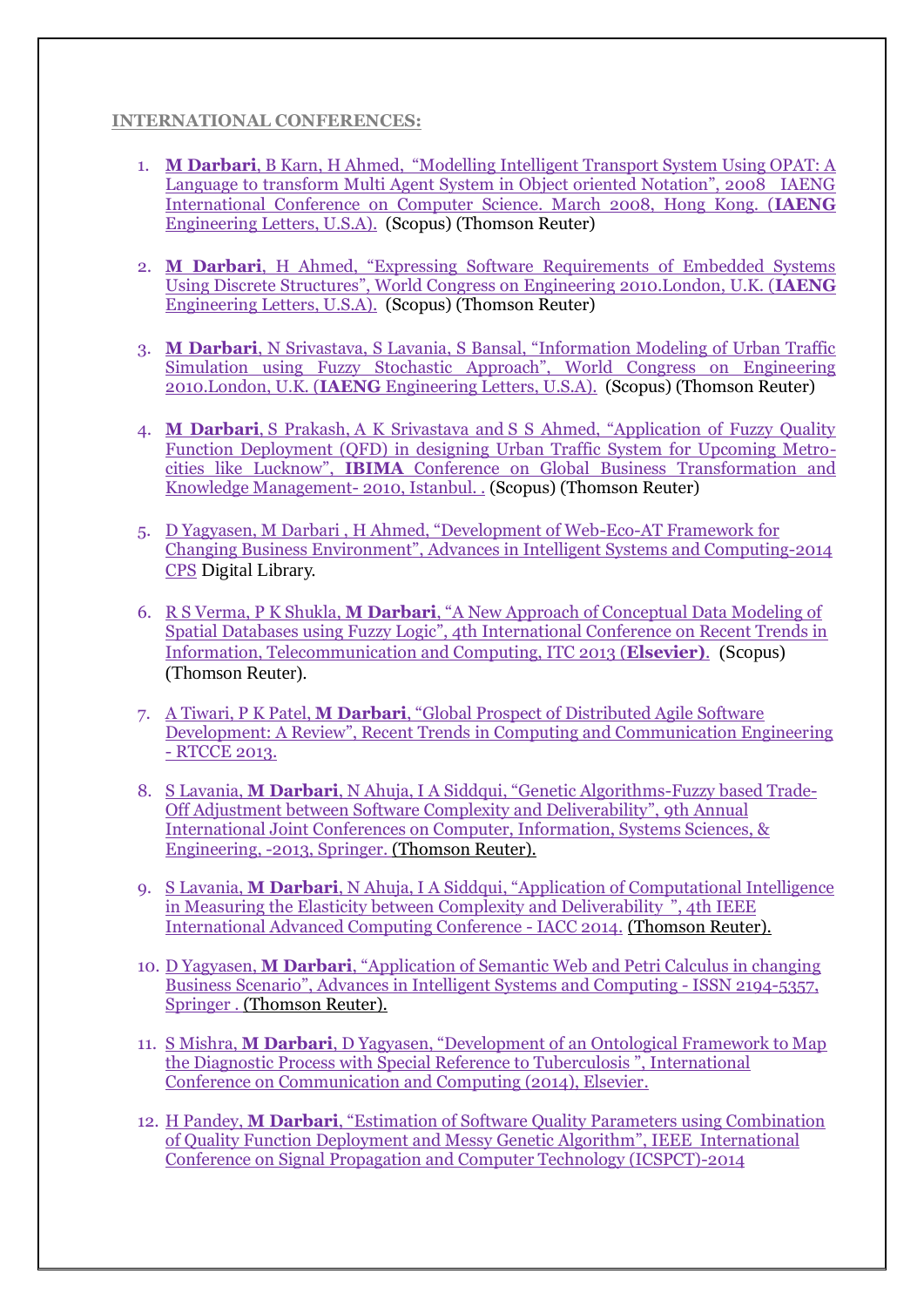- 13. N Khare, M Darbari, "Petri Log: A Toolkit for an Intelligent Collaborative Agent for Rural Health Care", International Conference on Communication and Computing (2014), Elsevier.
- 14. N Khare, M Darbari, "UPMA: Ubiquitous Patient Monitoring and Administration Framework ", IEEE Conference on Advances in Engineering and Technology Research (ICAETR-2014).
- 15. M Darbari, K S Pathak,"Making Renewable Energy SMART using Internet of Things(IOT)", IEEE Conference on Advances in Engineering and Technology Research (ICAETR-2014).

#### **NATIONAL JOURNALS:**

- 1. **M Darbari**, V Saxena, "Enterprise modeling using Activity Theory and Workflow Analysis", ICFAI Systems Journal. Vol. 1, No.3, November 2003.
- 2. **M Darbari**, V Saxena, "UML Model Management Using Case Tools and Packages", Journal of Decision and Mathematical Sciences, Vol. 19, No.2, 2004.
- 3. **M Darbari**, S Medhavi, A K Srivastava, "Analyzing the Variability Of Queuing Models To Predict The Capacity of A Road Network Using Heuristic Approach", Journal of Advance Research in Computer Engineering, JARCE, Issue, January–May 2008.
- 4. **M Darbari**, S Medhavi, A K Srivastava, "Resolving Traffic Management Crisis through Behavioural Issues in Upcoming Metro-Cities like Lucknow", Asian Journal of Management, Volume 1, No. 02, July-December,2009.

#### **NATIONAL CONFERENCES:**

- 1. **M Darbari**, V Saxena, "UML Modeling using OPEN Tool Box of Techniques", for National Conference on Software Engineering Principles and Practices SEPP-2004, at Thapar Institute, Patiala.
- 2. **M Darbari,** V Saxena, "Process modeling : Using Activity Theory to Mitigate Risk", for 91st Indian Science congress, Chandigarh, 2002.
- 3. **M Darbari**, V Saxena, "Business Process Modeling Using Activity Theory and Unified Theory", for RTICTA-2002 at North Maharashtra University, Jalgaon, 2002.
- 4. **M Darbari**, V Saxena, "Enterprise modeling using Activity theory and Workflow Analysis", Department of Computer Science & Engineering, Guru Jambeshwar University, Hisar, 2002.
- 5. A Srivastava, **M Darbari**, V K Singh, "An Efficient Evaluation of Requirements Engineering Maturity Measurement Framework for Medium and Small Scale Software Companies", IEEE International Advance Computing Conference' 2009 [\(IACC\),](http://iacc.co.in/) at Thapar Institute, Patiala.

#### **Books Published:**

(for Undergraduate courses in Engineering)

1. "Operating systems", Umesh Publications, New Delhi.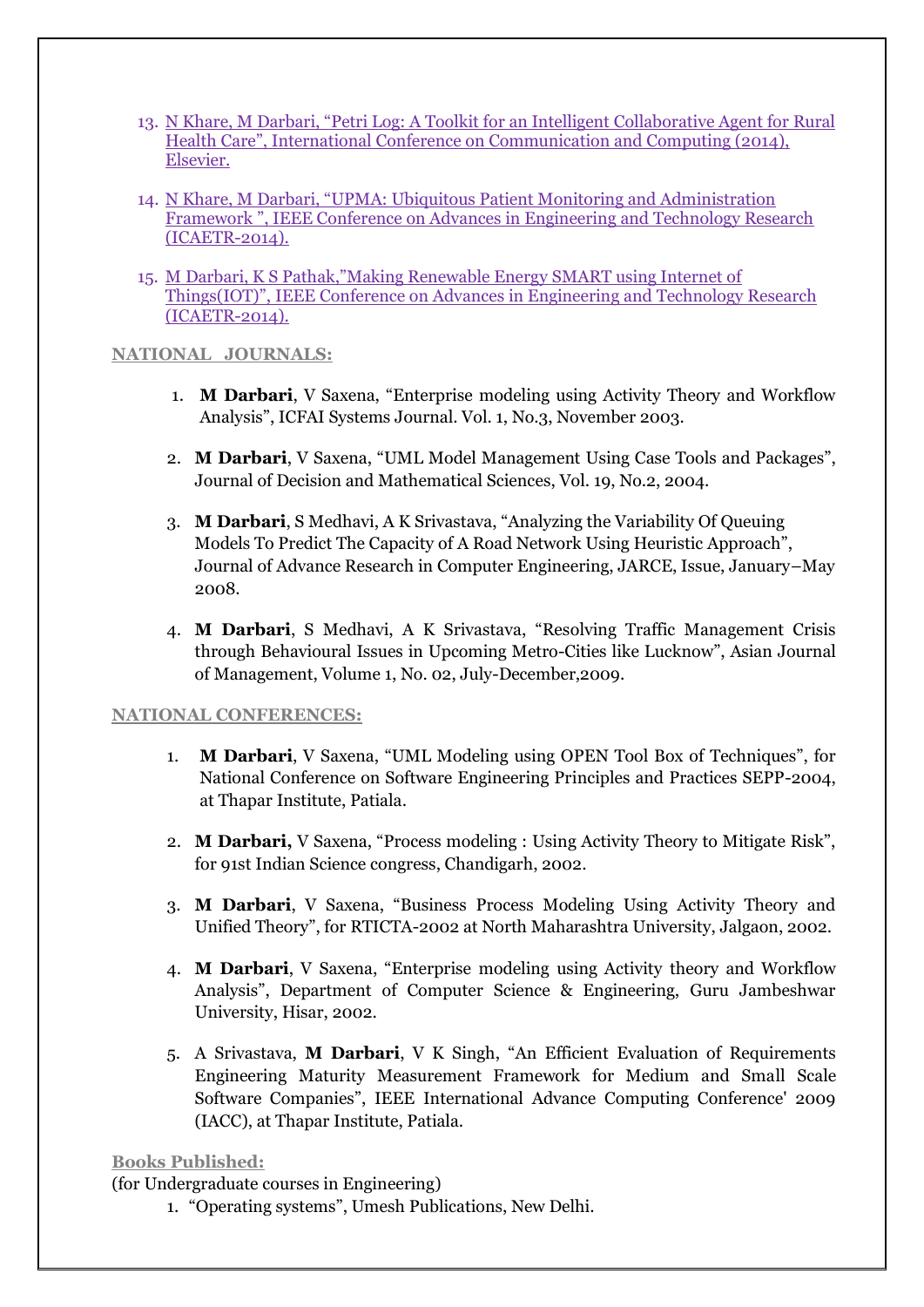- 2. "Software Engineering", S.K. Kataria, New Delhi.
- 3. "Foundations of Information Technology", Galgotia and Sons, New Delhi.
- 4. "[Intelligent Urban Traffic Modeling Using Neuro-Fuzzy Petrinets", Scholar Press,](http://www.amazon.com/s/ref=nb_sb_noss?url=search-alias%3Dstripbooks&field-keywords=Manuj+Darbari&rh=n%3A283155%2Ck%3AManuj+Darbari)  [Germany.](http://www.amazon.com/s/ref=nb_sb_noss?url=search-alias%3Dstripbooks&field-keywords=Manuj+Darbari&rh=n%3A283155%2Ck%3AManuj+Darbari)

#### **Reviewer in Journals and Conferences :**

- 1. International Journal of Information Security, IJCN, U.S.A
- 2. Computer Technology and Applications, U.S.A
- 3. Baltic Journal of Management, Emerald Publication, Germany.
- 4. INFOCOMP Journal of Computer Science, Brazil.
- 5. IEEE Symposium on Computers & Informatics 2012.
- 6. International Conference in Computer Applications and Industrial Electronics (ISCAIE-2012).
- 7. IEEE Conference on E-Learning and E-Technologies in Education (ICEEE-2012).
- 8. InSITE Conference 2012, organized by Informing Science, U.S.A.
- 9. The International Conference on Informatics & Applications ICIA2012 , organized by [The Society of Digital Information and Wireless Communications \(SDIWC\),](http://www.sdiwc.net/) Malaysia.
- 10. Journal of Advance Information Technology, Academy Publisher, Finland.
- 11. International Journal of Computational Intelligence Techniques, India.
- 12. International Journal of Software Engineering, Malaysia
- 13. International Journal of Advanced Computer Science and Applications(IJACSA), U.S.A
- 14. International Journal of IEEE Student Conference on Research and Development [SCORED 2012].
- 15. IEEE Symposium on Computers & Informatics, 2013.
- 16. CITA 2013.
- 17. [Journal of Control and Systems Engineering, Bowen Publishing Company Ltd, NY,](http://www.bowenpublishing.com/jcse/Publisher.aspx)  [USA.](http://www.bowenpublishing.com/jcse/Publisher.aspx)
- 18. Editor, Online Journal of Engineering and Technology Research, Africa.
- 19. Referee Board in AJIT-e, Academic Journal of Information Technology, Turkey.
- 20. Reviewer, InSITE 2014: Informing Science + IT Education Conference: Australia
- 21. Reviewer, "Game Theoretic Analysis of Congestion, Safety and Security", Book Series, Springer.
- 22. Reviewer, Science and Information Conference 2014, London UK.
- 23. Worked as Expert Committee Member on behalf of BBD University for a Project by State Government "To study the Impact of SIS (Sugarcane Information System) in U.P. "

### **[Google Scholar link](http://scholar.google.co.in/citations?user=KwxMj8AAAAAJ&hl=en)**

### **[Linked Link](http://www.linkedin.com/profile/view?id=36183068&authType=NAME_SEARCH&authToken=nrua&locale=en_US&srchid=361830681384316542261&srchindex=1&srchtotal=1&trk=vsrp_people_res_name&trkInfo=VSRPsearchId%3A361830681384316542261%2CVSRPtargetId%3A36183068%2CVSRPcmp)**

#### **Hobbies & Interests**

- Cricket.
- Watching Fiction Movies.